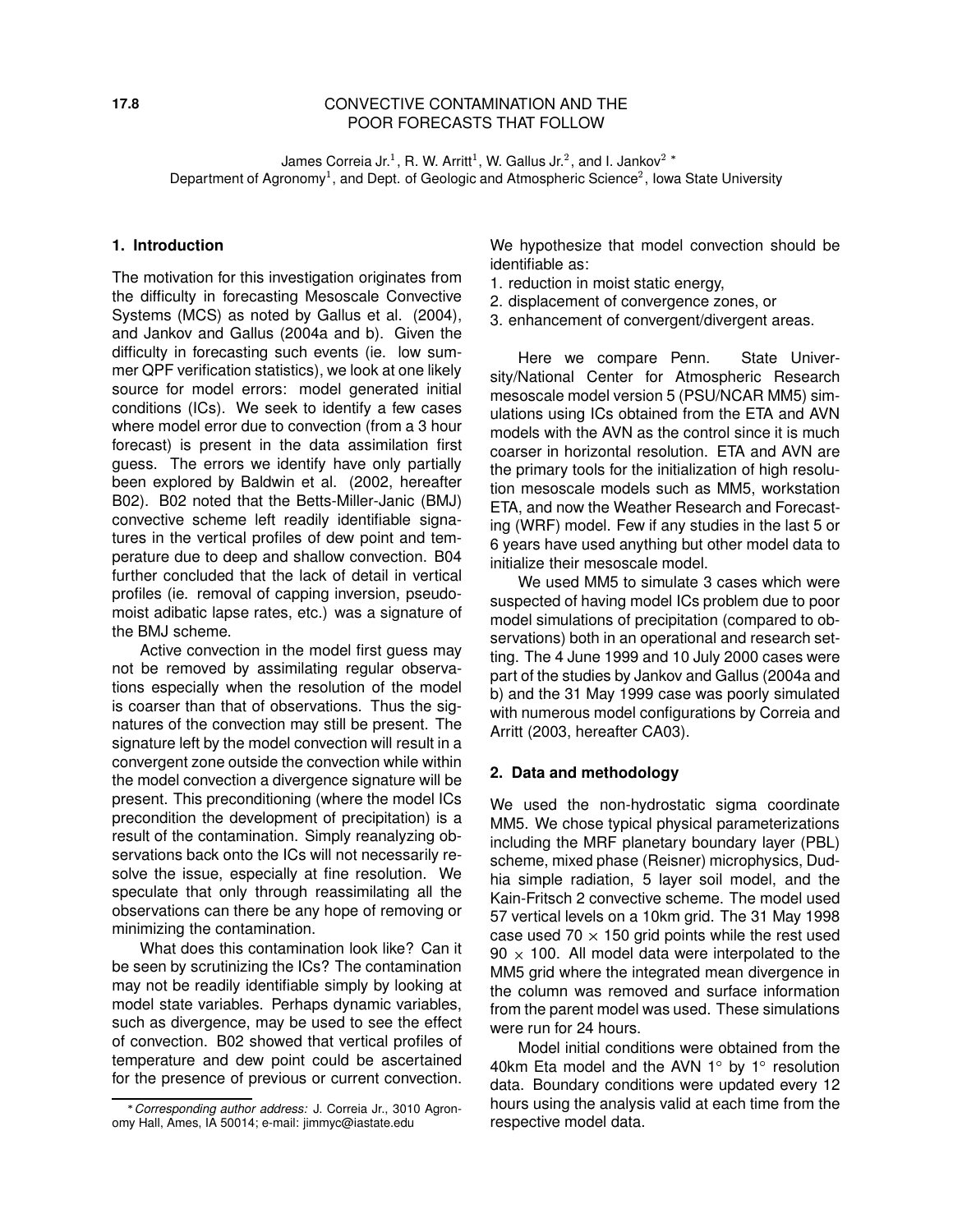

FIG. 1: 1200 UTC 4 June 1999 a)Model first guess from the Eta model showing 900 hPa wind vectors, convective precipitation (shaded every mm from 1) and divergence (contoured every 1  $\times$  10  $^{-5}$  s<sup>-1</sup>from -9 to 10) and b) Initial condition from the Eta model showing divergence (shaded), wind vectors at 900 hPa and total 3 hr accumulated precipitation (contoured every mm) from MM5.

### **3. Simulations**

#### **3.1 4 June 1999**

On 4 June 1999, an MCS developed to the rear of another MCS. This system organized quickly and by 12 UTC began forming a cold pool. By 15 UTC the system strengthened and took on the appearance of a bow echo although high wind reports did not begin until 1648 UTC. This bow echo left Iowa shortly after 0000 UTC 5 June 1999 and moved into Alabama by the next morning.

The ETA equivalent potential temperature was reduced relative to the AVN from the surface to 900 hPa by 8-14K in the region where this bow echo developed (not shown). The divergence signature in southern Iowa came from the BMJ cumulus scheme used in the data assimilation process (Figure 1a). This signature produced convergence on its eastern periphery and was responsible for generating precipitation over the following 3 hours (Figure 1b). The reduction in moist static energy is a signature of the BMJ scheme and in this case prevents the development of the bow echo MCS. Jankov and Gallus (2004b) noted that small improvements occurred when the relative humidity was adjusted based on radar reflectivity for this system. Thus it is possible to insert the system after the assimilation process to improve upon the contamination.

### **3.2 31 May 1998**

A mid level disturbance propagated from far western South Dakota to eastern South Dakota by 0000 UTC 31 May 1998 and triggered a couple of tornadic supercells. These supercells eventually merged with a forming line of convection along a eastward moving cold front. The developing squall line immediately began producing damaging wind, hail and tornadoes. As the system grew in size, a derecho MCS evolved from 0800 UTC through 1200 UTC over Wisconsin and Michigan.

CA03 modelled this event with varying PBL, microphysics, and cumulus schemes. The evolution of all the different model configurations was similiar given the microphysics contained ice processes. CA03 argued that gravity waves helped the modelled system attain realistic propagation characteristics. These gravity waves evolved 2 hours into the simulation and originated from within a broad convergence zone. Thus without the convergence zone this simulation would have been worse. The convergence zone came from the development of model convection (Figure 2a) which acted to reduce the vector wind speeds within this area while the low level jet to the south strengthened (not shown).

The ETA ICs for this case showed a strong west-east convergence pattern in southern Minnesota which led to the immediate production of precipitation. Since a comparison with the AVN ICs is lacking it is difficult to discern if the ICs were convectively contaminated. However, in viewing ETA model output from this period, it is not surprising that the ETA precipitation (Figure 2b) covers the same area (ie. forming along the warm front as over-running).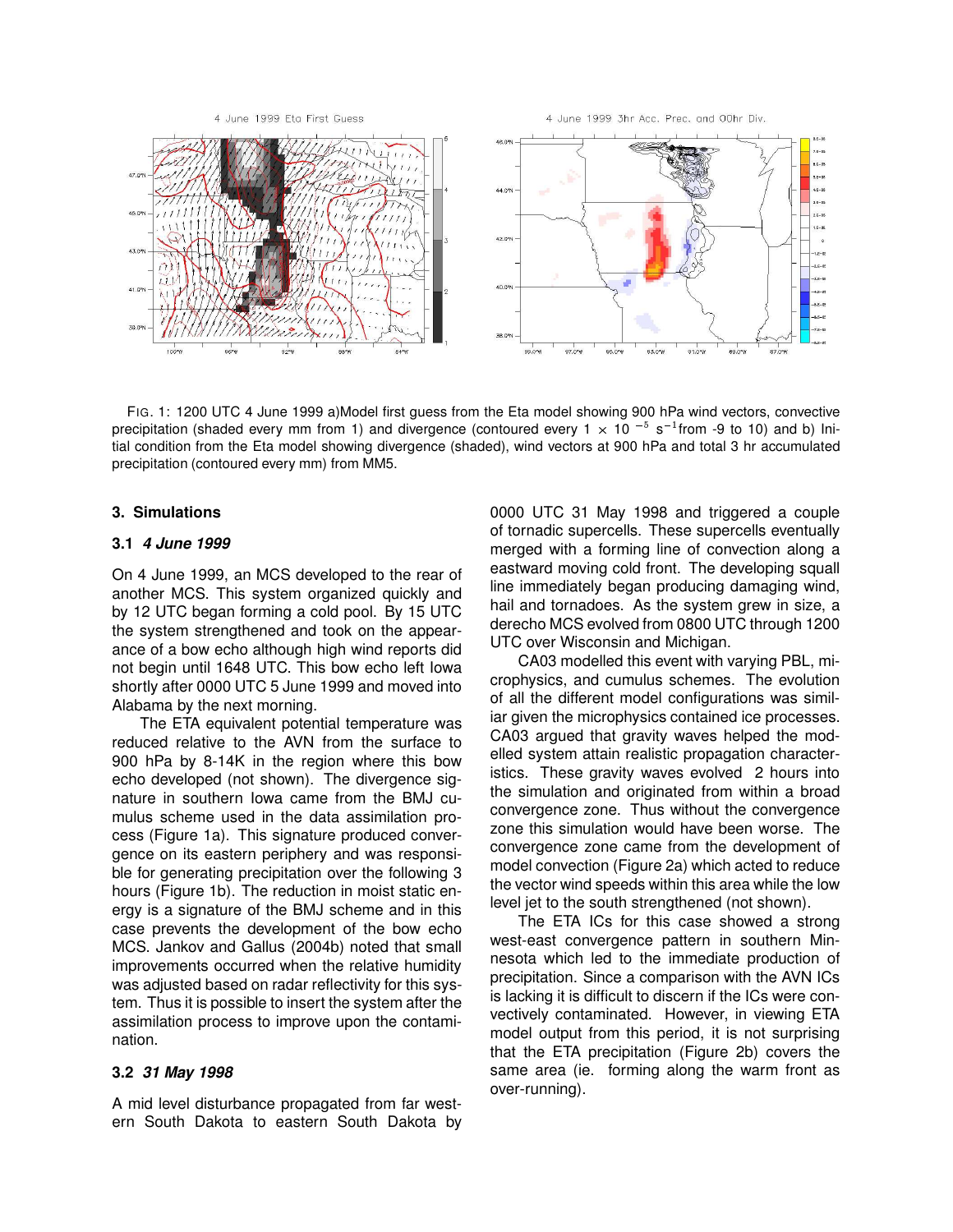

FIG. 2: Same as Figure 1 except for 0000 UTC 31 May 1998 with divergence calculated at 925 hPa.

## **3.3 10 July 2000**

The MCS of 10 July began in the eastern third of South Dakota and propagated southeast along a frontal boundary through Iowa and southern Minnesota. This event was classified as strongly forced by Jankov and Gallus (2004a) and was not well predicted in spatial coverage, precipitation amount and timing.

The 3 hour forecast used as the model first guess showed copious amounts of precipitation focused over northwest Iowa, northeast Nebraska, southeast South Dakota, and southwest Minnesota (figure 3a). Thus the low level winds were convergent around the periphery of this model generated system.

The simulation using the ETA model ICs showed a 500hPa northwesterly flow jet streak propagating southeast through Iowa which was coupled to a low level jet from the southwest (not shown). In addition, an area of strong covergence was present across Nebraska. The AVN ICs contained both the mid and low level jets, with the mid level jet having 5 m s $^{-1}$ slower wind speeds. The convergence zone across Nebraska was virtually absent in the AVN ICs. Additionally the ETA equivalent potential temperature was reduced by 10-15 K from that of the AVN ICs (not shown), where the first guess had developed the convection (reduced moist static energy). One maximum of -15 K lay just to the northwest of the Nebraska convergence zone with another maximum close to the position of the observed MCS.

The 1 hour forecasts (Figure 3b) for this case had precipitation developing along the frontal zone in Iowa for both model ICs, but the ETA simulation contained much heavier precipitation amounts and focused precipitation along both the convergence zone and the front. The forecasts failed to generate the MCS that was present in the northwestern portion of the domain and even when precipitation did develop it did not organize; that is, frontal overrunning appeared to be the mode of convective initiation and maintenance.

# **4. Discussion**

A variety of signatures were found in model ICs that represented model convection. Scrutinizing model ICs can lead to identification of these features, provided one has a different model IC to compare to. This may aid in the identification of events that can be modelled "out of the box" to ascertain system characteristics or even model performance. Understanding the role of these contaminated ICs may help alleviate some of the summer QPF problem (Fritsch and Carbone 2004).

Methods to correct the poor ICs (i.e. insert the observed MCS into the model) may come from radar data assimilation as noted earlier, but also cold pool schemes which may insert the effect of the observed system by introducing the divergence/convergence signatures along with thermodynamic information. This work is underway.

# **5. Future Work**

Future work should be performed to simulate these events with observations reintroduced through 3DVAR procedures recently developed by Barker et al. (2004) to remove the contamination. Reanalyzing observations back onto the model grid can not remove the effects that 3DVAR produces with re-